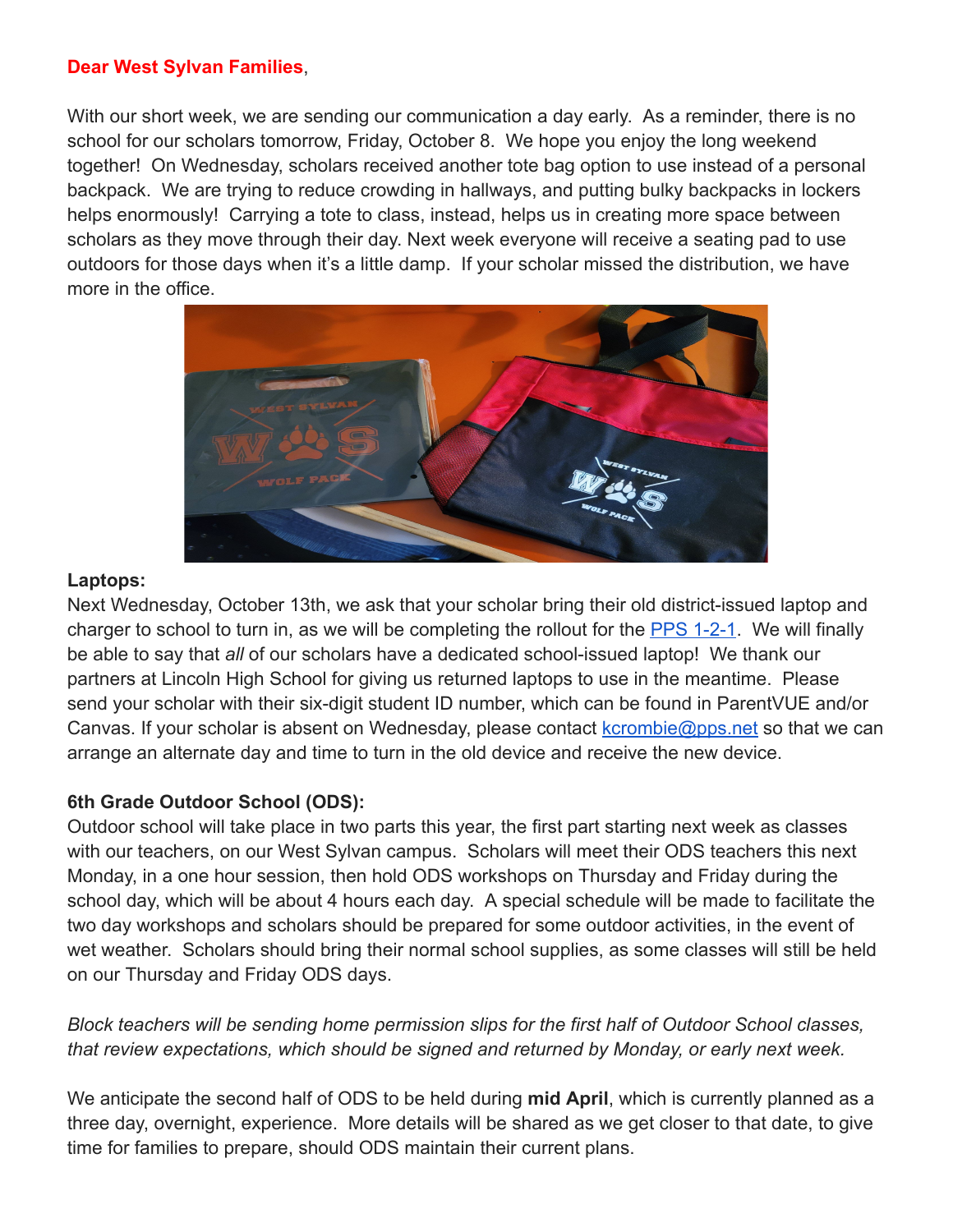### **ODS 1st experience - Oct. 11, 14th, 15th.**

On West Sylvan Campus with ODS teachers, during the regular school day. Monday - One hour Thursday - 4 hours second half of day. Friday - 4 hours second half of day.

### **ODS 2nd experience - April 17th - 19th**

On ODS Sites - Camp Kuratli or Camp Canby Grove (More info to come.)

### **School Spirit:**

We love seeing our scholars wearing spirit wear on Mondays and Fridays! Mondays are college and career days, and our school community is encouraged to wear something representing their college or career interests. Fridays are WSMS Wolfpack Wear days. Thank you for encouraging your scholar to participate and show our shared unity!

### **Yearbooks:**

Our Yearbook staff is starting to collect pictures for this year's issue. Did you know it's easy to share photos to be included in the Yearbook? Just go to [hjeshare.com](https://hjeshare.com/eShare/) and enter the code **sylvan22** to upload your photos (use all lower case for the code). MASKS OFF please. We want to see their shining faces in the yearbook! Be sure to accurately label each photo with the student's name and grade. There's no guarantee every photo will be included in the book, but we will try our best. [Tutorial for using eShare](https://herffjones.wistia.com/medias/h1e7m2ythz). [Tutorial for using eShare from your phone.](https://herffjones.wistia.com/medias/62ap3qbbp3)

All sales of yearbooks will be pre-ordered directly through an outside company. Yearbooks will not be purchased through the school. To order your yearbook, go to vearbookordercenter.com and enter code 6339.

# **School COVID updates:**

Our standard operating procedure is to notify everyone when a positive COVID-19 case is confirmed through MESD, *even if your scholar was not a close contact*. Sharing a class does not meet the threshold for being a close contact. We also do not manage outside sports or the notifications with sports teams. We depend on families to self-report to our office in a timely manner when there is a positive COVID-19 case in the family. When a positive COVID-19 case is reported, the following behaviors may prevent a scholar from being identified as needing to quarantine, which is why it's so important that we all continue to be safe:

- 1. Being fully vaccinated
- 2. Wearing a mask correctly and consistently
- 3. Practicing appropriate physical distancing

We understand that families may choose to self-quarantine, even without a recommendation or notification of a close contact. Those absences are also excused absences. We continue to work tirelessly with both PPS leads and MESD leads to contact trace and exclude any staff members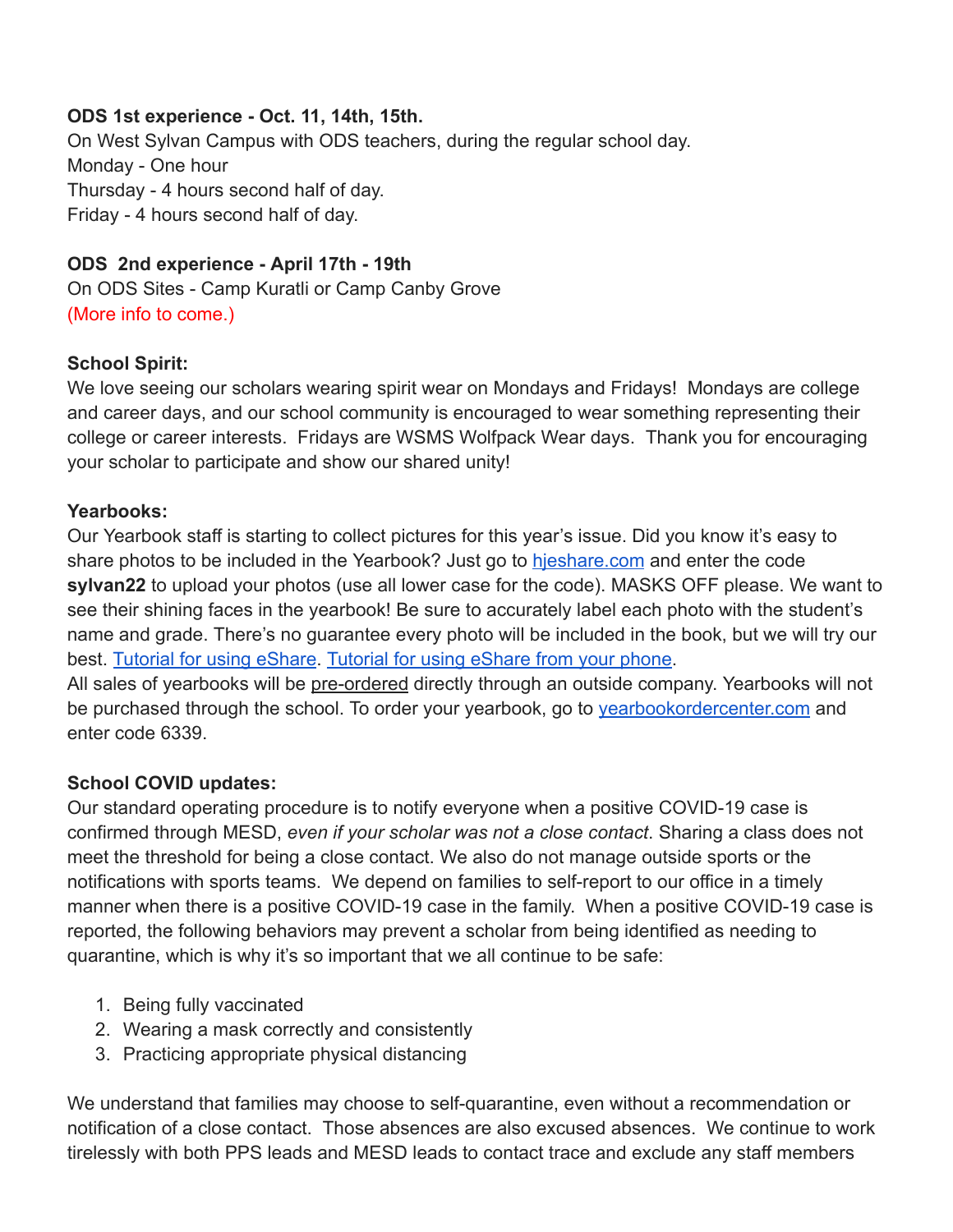and scholars who may have been considered "close contacts," whether the contact could have been in classes, at lunch, on the bus, or in clubs. Anyone asked to quarantine is advised to stay home for 10 days from the date of the exposure *when they are not fully vaccinated*. *If fully vaccinated, scholars and staff who are symptom-free are not required to quarantine*. For each reported case, MESD reviews the details of the case and then gives us guidance on those exclusion dates. In addition to assigned classwork to complete remotely, this PPS website has been created with a variety of resources for continued remote learning [here](https://sites.google.com/pps.net/ppsquarantinelessons/home?authuser=0), in the case of a recommended quarantine.

### **Updates about COVID Vaccination Survey from PPS:**

Two weeks ago, PPS sent unique emails to every family with a survey regarding their COVID vaccination input. Please find more detailed information at the link [here.](https://www.pps.net/site/default.aspx?PageType=3&DomainID=4&ModuleInstanceID=1492&PageModuleInstanceID=1594&ViewID=ad4d6d9d-7046-48e7-a548-a6a23a68d076&RenderLoc=0&FlexDataID=168025&PageID=1&IsMoreExpandedView=True) Families can also upload their scholars' vaccination status when they complete the yearly registration verification processes. Directions to upload items are [here](https://docs.google.com/document/d/1AxHhVVEjAqJxV1Vuh9PnfwkZHcp-Tde_x6iFOOEy58Y/edit) for Synergy: When families have items uploaded, this information shows up in Synergy under the documents tab on the student page for internal administrative review.

### **OHSU COVID Screening Kit Information:**

Hard copies were given to your scholars on Wednesday to take home for OHSU COVID-19 screening kits. PPS has partnered with OHSU to arrange for weekly screening test kits which may arrive in the coming weeks. In preparation for these screening kits, we are sharing information below. This is an *opt-in process, and families would choose to consent to participate.* For multiple scholars in a household, we need signed consent forms for each scholar participating. We cannot issue kits until consent forms are returned to us and sent to OHSU. Scholars can drop off signed forms to our attendance window. Test kits are for non-symptomatic home screening only. Scholars would pick up a kit once a week, test at home that evening, and return the kit the next morning to our school office. OHSU picks up the kits each Friday, processes them and sends results to families.

[Screening Description Letter](https://drive.google.com/file/d/12Z90ONF4FucYQEY1m9-dirsQF39L4si-/view?usp=sharing) [OHSU Information English](https://drive.google.com/file/d/1c68pUs3D8wSuSpbB4BtpkbXNDaAs5TOt/view?usp=sharing) [Opt-In Consent Form](https://drive.google.com/file/d/1902lCx2TvPW096XGUWFdoythR5_pAgBg/view?usp=sharing)

### **Breakfast and Lunch Updates:**

All scholars eat free daily throughout the 21-22 school year, and we offer both a breakfast and a lunch through the cafeteria. Given some of our recent rainy days, we have started cohorting our lunches in the upper gym by classes, where we take attendance by table, and should scholars choose, they can still go outside (even if it's slightly rainy). Regardless of rain, many of our scholars still wish to go play, get fresh air and be outdoors. Please encourage your scholar to dress for the weather, so that should they choose to be outdoors on upcoming rainy days, they have clothes to keep them warm and dry.

### **MAP Testing in English and Math:**

Some teachers have started baseline testing for our regular cycle of MAP testing, which will conclude by Thanksgiving break. There is no studying needed in advance for this pre-test; it's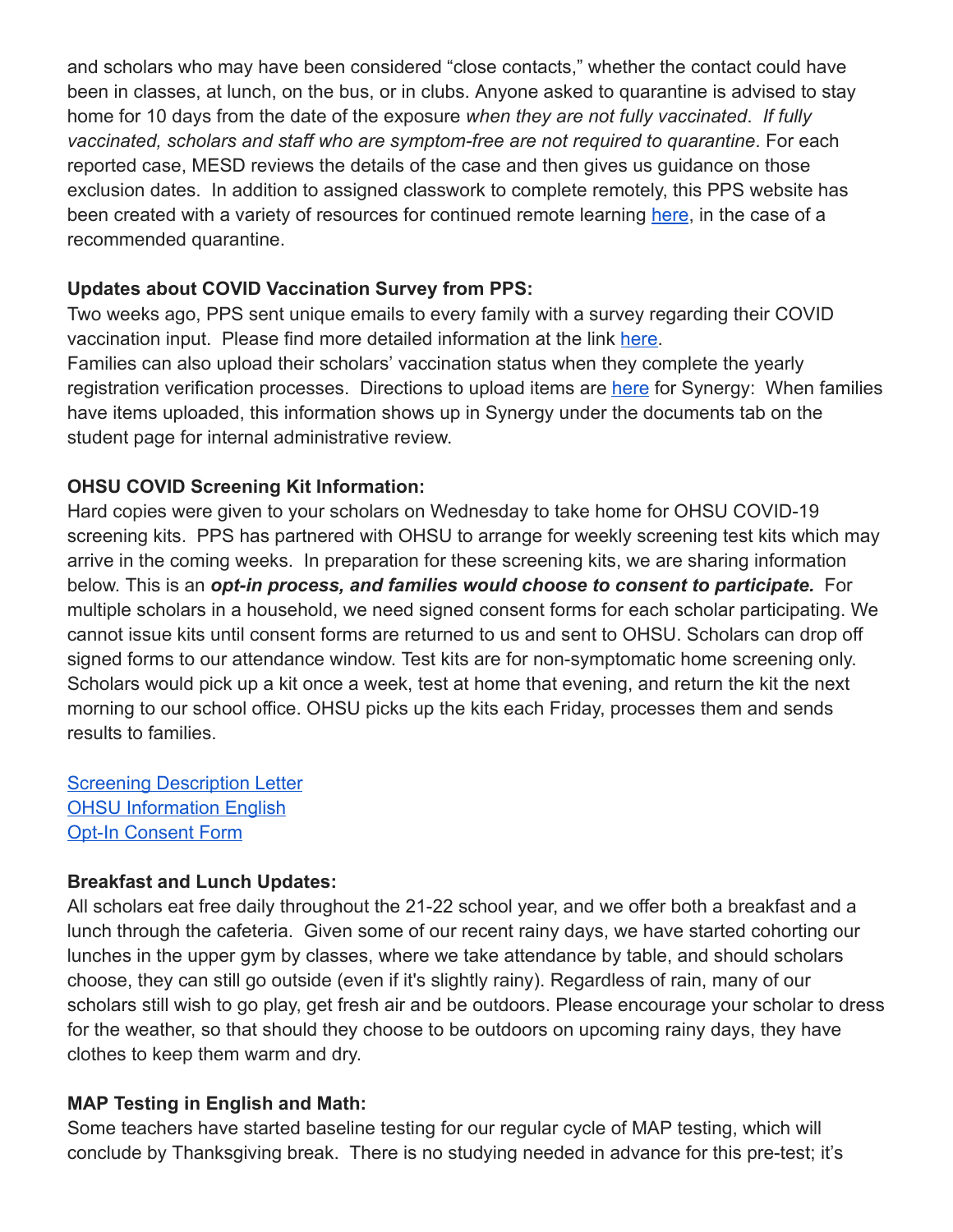intended to measure prior knowledge. Educators will practice the protocols with scholars before administration. This is computer-based testing, and educators will be administering these tests based on technology availability. These tests help us gather baseline data on skills in several content areas so that our educators can measure and target skills for growth throughout the school year. The results inform teaching and learning goals, also.

# **Picture Day:**

October 28th will be our next opportunity for scholars and staff to take a school picture. This is an opportunity *only* for scholars who did not already take a picture (not an opportunity for a retake).

# **Safety Updates:**

We continue to practice the safety measures recommended through both our state and district operating procedures [here.](https://www.mkt-box.com/pps/backtoschool2021) MESD regularly updates a dashboard on the district website [here](https://www.pps.net/Page/17493). Key reminders are below, again, so that we continue to work together to keep our community safe:

- Masks are mandatory indoors and outdoors for all school staff, essential visitors and all scholars.
- Please plan on your scholar eating lunch outdoors in our field area. As it gets cooler, they should dress for the weather. Eating indoors will *only* occur if weather conditions prevent outdoor eating. We have a plan for seating in cohorts and tracking attendance by seating, if and when we need to move indoors due to inclement weather.
- No overnight outdoor school for any scholars throughout fall. Outdoor School fall activities will be held on campus, and will begin next week for 6th graders in classes.
- No assemblies or large indoor gatherings, with all larger school activities needing to be virtual.
- Only essential visitors may come into our buildings for less than 15 minutes, and they must be masked and check in through our Raptor Security screening system. Meetings between school educators and families will be offered virtually.
- If you are driving your scholar to campus, please plan on wishing them a successful day from the parking lot, as we won't be able to have families walking scholars to classrooms at this time.
- Continue to self-screen your scholar prior to sending them to campus. If there are concerns about illness, your scholar should stay home. Not sure what symptoms to screen for? [Here](https://drive.google.com/file/d/11JUUD1JteACFnaq61wBrtLFaTwgfvWVX/view?usp=sharing) [is a tool to reference.](https://drive.google.com/file/d/11JUUD1JteACFnaq61wBrtLFaTwgfvWVX/view?usp=sharing) Teachers will maintain Canvas classes (virtual information) if an absence occurs to help with sharing information. **Email teachers directly, if your scholar may need to miss several days of class for any reason so that they can develop a plan for homework with your family.**
- 3 feet of physical distance will be maintained, to the extent possible, during the school day. Our teachers have configured their classrooms to organize learning to meet the spacing guidelines. Band and choir will maintain 6-10 feet of distance when indoors.
- We continue to maintain a "symptom space" in our school in the event that anyone is displaying signs of illness, and we continue to follow district guidelines with families for reported cases of COVID, which includes a process for screening scholars, contact tracing and possibly sending scholars home. If a scholar shows symptoms and has a consent form turned in, our health assistant is able to use a rapid test.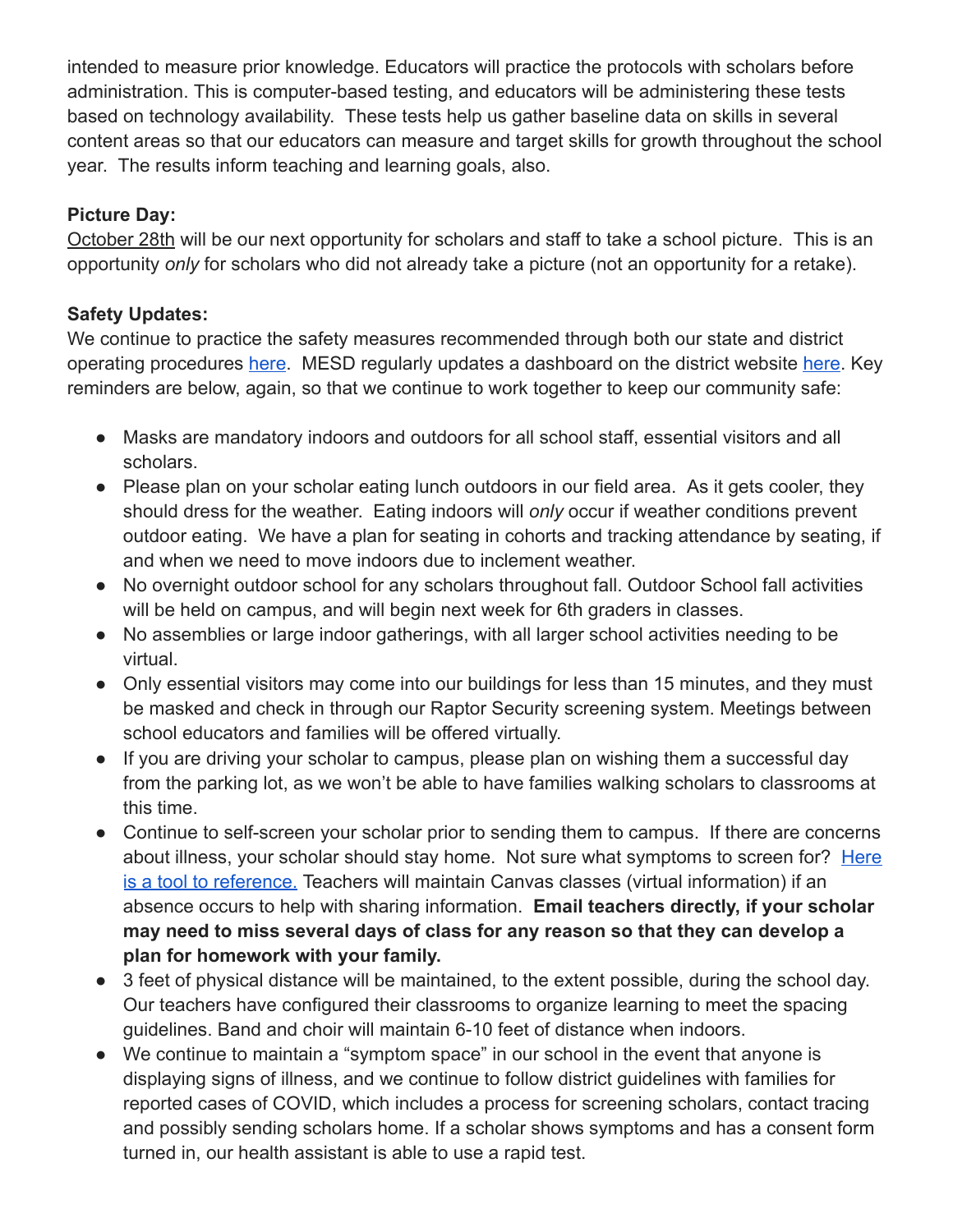- All PPS employees have been required to submit their proof of COVID-19 vaccination prior to the start of school. Any PPS employee without proof of vaccination by the state deadline will have additional action occur with human resources by next week, some having employment terminated. We are approaching that final date for those employees.
- If you are feeling that in-person learning is not a viable option, please submit your application to the [Online Learning Academy](https://vs.pps.net/ola) to secure a spot for your scholar. More educators are being added to reduce the waitlist for scholars who have signed up for the OLA.

### **Picking Up Scholars:**

Our office has been experiencing heavy family traffic prior to our 3:45pm dismissal, due to daily early pick-ups. If possible, we ask that you avoid picking up your scholar between 3:15pm-3:45pm as our office staff is limited in the afternoons. Any planning around that time frame is appreciated.

### **West Sylvan Carpool Survey:**

We have created a survey in which families may opt into sharing information with each other for coordinating carpooling. This is a community communication tool to be used by families who opt in. *West Sylvan staff will not be managing carpooling communication*, as you can imagine, though we thought this tool could be helpful to connect families together who have this need or are able to provide assistance to others, or both. Please fill out the [survey](https://forms.gle/kBphkhYJcXz347qv7) if you are interested in either seeking or providing carpooling, or both.

#### **Scholar Counseling Supports:**

**6th Grade:** Counselor: Kandice Abney: [kaabney@pps.net](mailto:kaabney@pps.net) & Administrator: Ben Keller, [bkeller@pps.net](mailto:bkeller@pps.net) **7th Grade:** Counselor: Rebecca Cohen: [rcohen@pps.net](mailto:rcohen@pps.net) & Administrator: Evening Krauel, [ekrauel@pps.net](mailto:ekrauel@pps.net) **8th Grade:** Counselor, Ricky Almeida: [ralmeida@pps.net](mailto:ralmeida@pps.net) & Administrator: Jill Hunt, [jihunt@pps.net](mailto:jihunt@pps.net)

### **Transportation:**

We continue to see daily cancellations of bus routes for our scholars. Your concerns are best shared directly with the transportation department. We have also created a survey [here](https://forms.gle/kBphkhYJcXz347qv7), where any families who are interested could add their information to connect and try to create a family-organized carpool. This would be something families organize together, if that helps with the current bus cancellations. Each morning we inform our educators of the various late buses, and scholars will not be penalized for being late due to these issues. Please continue to send your concerns directly to the transportation department. While we wish we could help, our office team cannot fix any of these delays or shortages in driver staffing. [Here](https://www.pps.net/Page/115) is the direct link to contact the PPS transportation team.

### **Our Neighbors and Parking Enforcement Message from Beaverton PD:**

Please take care not to block our neighbors' driveways when picking up and dropping off your scholars. Beaverton PD officers informed us that they will be ticketing anyone parked illegally around the school, before and after school. Please read the street signs. We're told that sitting in